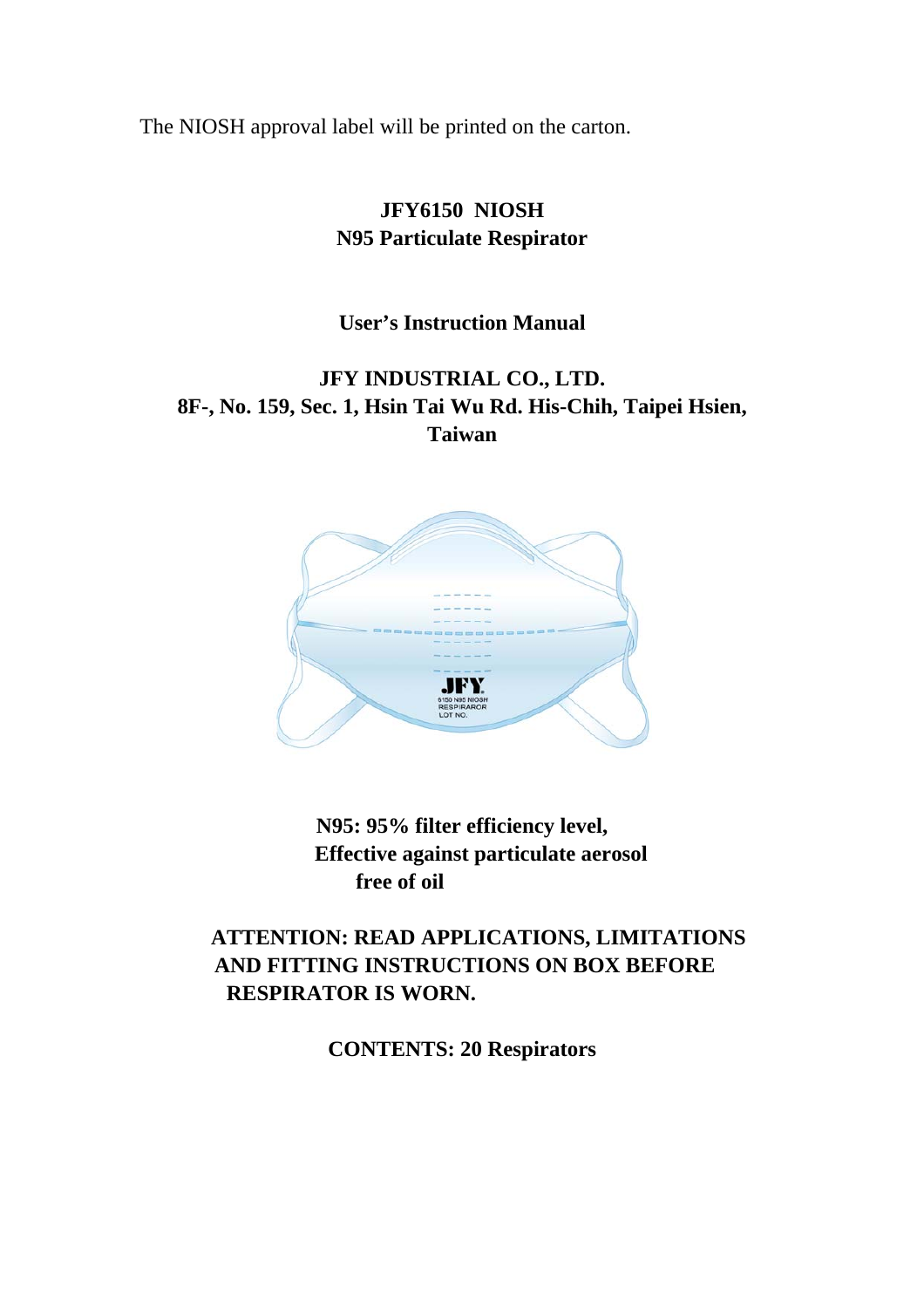## **APPLICATIONS**

#### **USE AGAINST:**

**NIOSH** approved for protection against particulate aerosols free of oils.

JFY recommends this respirator for use against particulates such as flour, iron coal and minerals.

#### **DO NOT USE AGAINST:**

- 1. Vapors, paint spray, oil-based aerosols, asbestos and sand blasting.
- 2. Any contaminant whose concentration is unknown, or immediately dangerous to life.
- 3. Concentrations of Dust and Mists which exceed the maximum use concentration or 10 times contaminant's permissible exposure limit established by OSHA.

#### **WARNING:**

- 1. These respirators do not supply oxygen. Use only in well ventilated areas containing sufficient oxygen to support life.
- 2. Leave contaminated area immediately if the respirator becomes damaged and proper fit cannot be obtained or breathing becomes difficult. Dispose and change the respirator.

#### **IMPORTANT LIMITATIONS:**

- 1. All instructions and warnings have to be followed. Failure to do so will reduce the efficiency of respirator and cause sickness or death.
- 2. Training on the proper use of respirator must be provided by the employer in accordance with the safety and health standard.
- 3. Do not alter or modify the respirator.
- 4. Not suitable for persons with beard or other facial hair which may reduce the efficiency of respirator.
- 5. The use and reuse of this respirator is subject to consideration of hygiene damage and increased breathing resistance. For dirty workplaces, service time should not be extended beyond 8 total hours of use.
- 6. Avoid direct exposure of sunlight during storage as the filter media in this respirator can degrade by extended exposure to direct sunlight